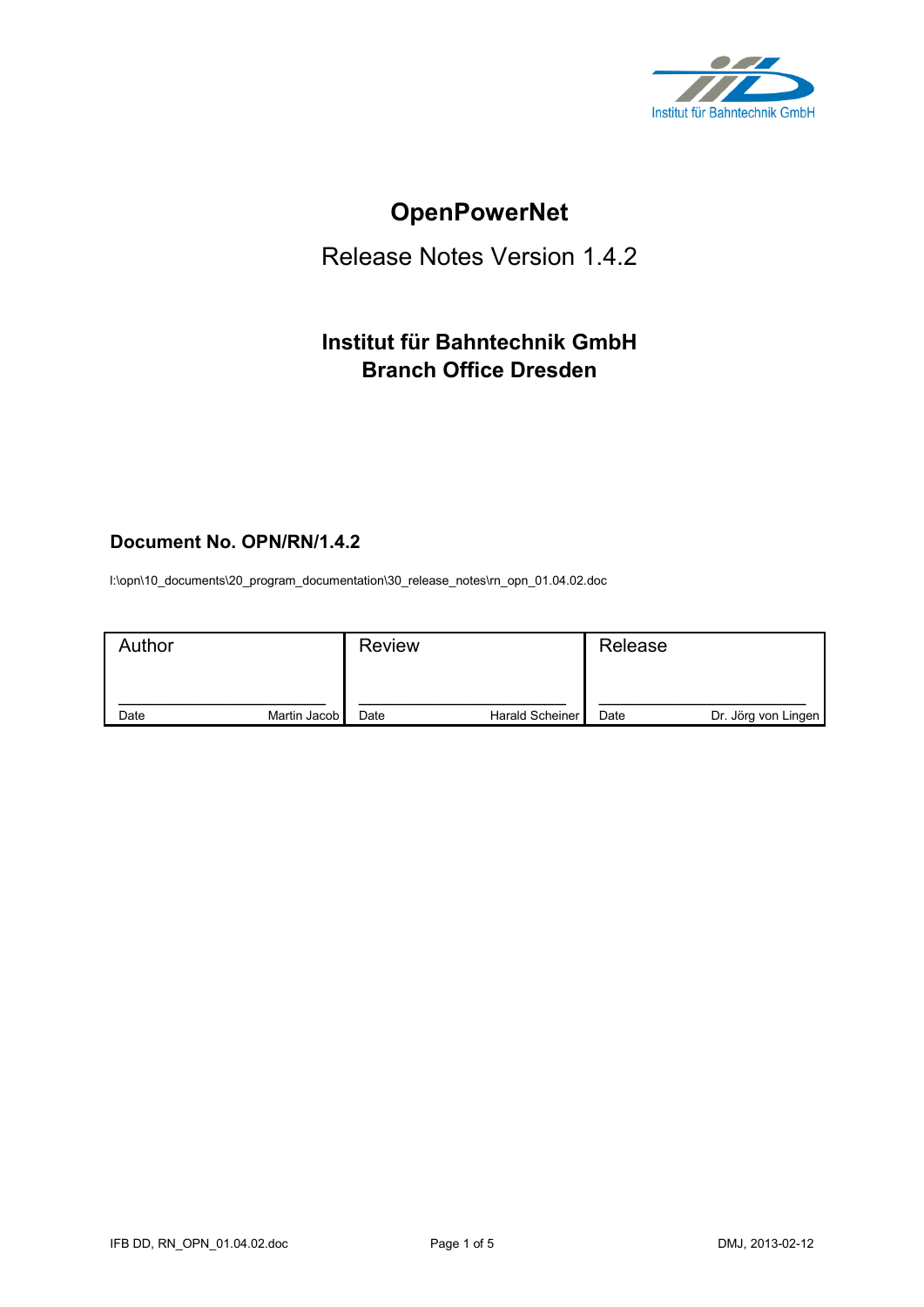## **1 Introduction**

#### **1.1 Overview**

The purpose of this document is to describe the changes and the status of OpenPowerNet version 1.4.2. The document contains:

- List of delivered files on DVD,
- Description of the main functionality,
- Any restrictions known,
- List of corresponding documentation and
- Known issues.

## **1.2 Configuration**

See document Installation Instruction version 1.4.2 for required third-party software versions.

#### **1.3 Acronyms and abbreviations**

The following abbreviations are used within this document.

| <b>Abbreviation</b> | <b>Description</b>                |
|---------------------|-----------------------------------|
| 2AC                 | 2 Phase AC                        |
| <b>AC</b>           | <b>Alternating Current</b>        |
| <b>ATM</b>          | <b>Advance Train Module</b>       |
| <b>DC</b>           | <b>Direct Current</b>             |
| <b>DVD</b>          | <b>Digital Versatile Disk</b>     |
| <b>GUI</b>          | <b>Graphical User Interface</b>   |
| <b>ODBC</b>         | <b>Open Database Connectivity</b> |
| <b>PSC</b>          | <b>Power Supply Calculation</b>   |

## **2 List of files on DVD delivery**

```
OPN InstallationInstruction 1.4.2.pdf
OPN ReleaseNotes 1.4.2.pdf
OPN_UserManual_1.4.2.pdf
OpenPowerNet\my.ini
OpenPowerNet\createUser.bat
OpenPowerNet\OpenPowerNet-1.4.2.zip
OpenTrack\OpenTrack.V_1.7.0.2013-01-14.zip
ThirdPartyPrograms\ required by OpenPowerNet, see Installation Instructions
update\
```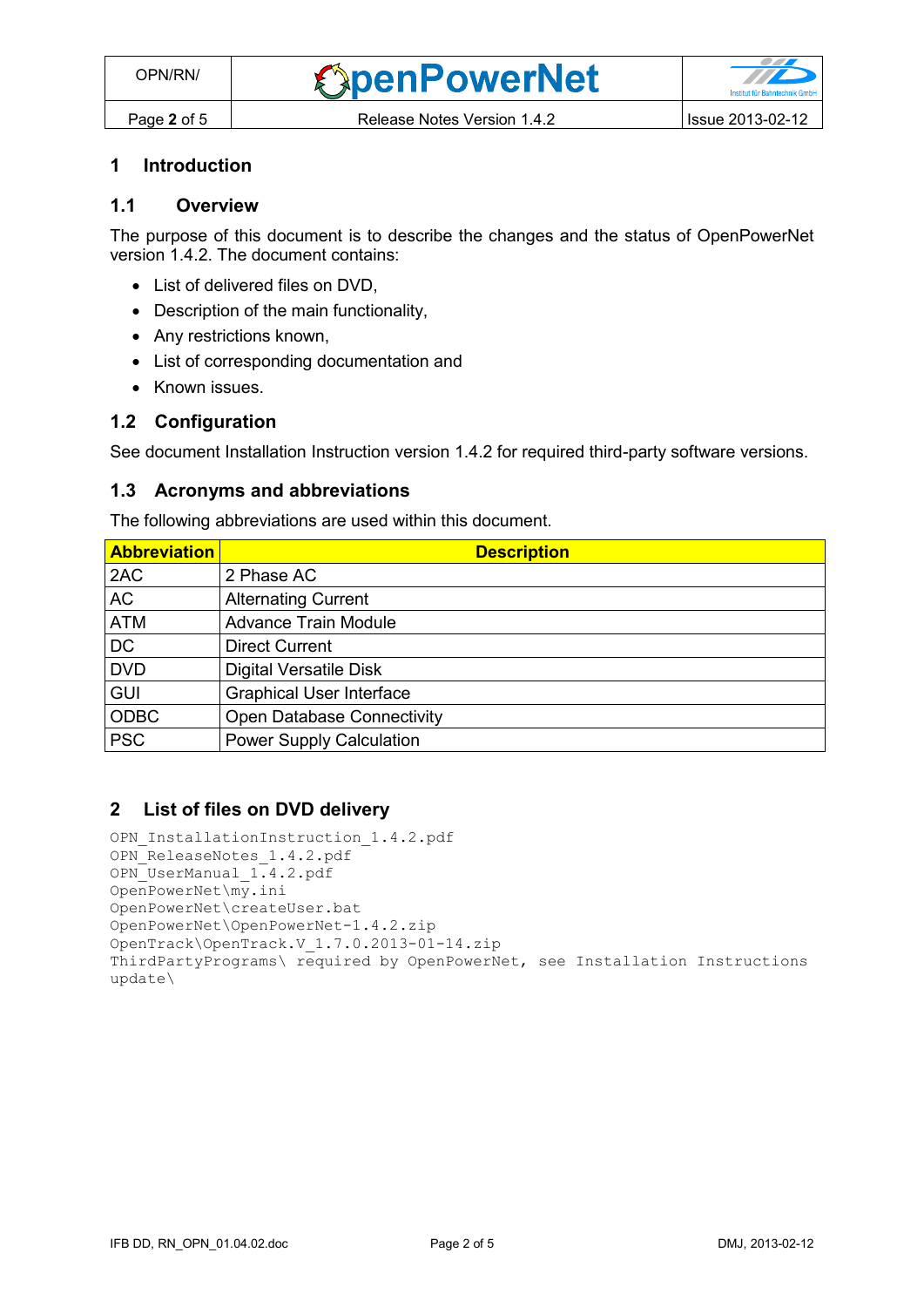## **3 Main functionality**

OpenPowerNet version 1.4.2 has the following main functionality:

- Calculation of AC, 2AC and DC power supply system,
- Calculation of magnetic coupling of conductors is done internally,
- Calculation of tractive effort used by OpenTrack and analysis,
- Calculation of braking effort for analysis,
- Evaluation of tractive and braking current limitation,
- Calculation of electrical engines with single or multiple propulsion systems,
- Division of power consumption for multiple Train Operating Companies,
- Evaluation of station energy storage for stabilisation of line voltage and energy saving,
- Evaluation of engine energy storage,
- Consideration of coasting behaviour of the courses,
- Calculation of short circuit currents,
- Quick evaluation of network structure using constant current engine model,
- Visualisation of results using analysis of data with prepared Excel-Files and
- Visualisation of results using the automated analysis of the Analysis Tool.

## **4 Changes since version 1.4.1**

#### **General:**

• Add option to shut down modules after the simulation. This option can be set at the OpenPowerNet preference page.

| Preferences<br>m                               |                                                            | $\mathbf{x}$<br>▣.                                    |
|------------------------------------------------|------------------------------------------------------------|-------------------------------------------------------|
| type filter text                               | <b>OpenPowerNet</b>                                        | $\Leftrightarrow \bullet \Rightarrow \bullet \bullet$ |
| General<br>Help                                | General OpenPowerNet properties.                           |                                                       |
| Install/Update                                 | Maximum lines per console                                  | 3000                                                  |
| <b>Model Validation</b><br><b>OpenPowerNet</b> | Working directory                                          | C:\Users\jacob\OpenPowerNet<br>Browse                 |
| <b>PSC Viewer</b>                              | Dongle ID (leave blank if any, separate multiple with ";") |                                                       |
| <b>PSC Viewer Diagram</b>                      | Shutdown OPN modules after simulation                      |                                                       |
| Run/Debug<br>Team                              |                                                            |                                                       |
| Validation                                     |                                                            | <b>Restore Defaults</b>                               |
| XML                                            |                                                            | Apply                                                 |
| ?                                              |                                                            | OK<br>Cancel                                          |

- Bugfix: Fixed an issue regarding stable iteration for networks with energy storage and braking engines
- **ATM:**
	- Total of energy storage load and unload share is now limited to 1. If 1 is exceeded these values are normalised, e.g. storage A load share is 1 and storage B load share is 2 the normalised value for storage A is 1/3 and for storage B it 2/3. A warning message is generated!
	- Bugfix: Error message of exceeding range for table was not precise. Now the XPath to the table definition in the XML document is added to the error messages.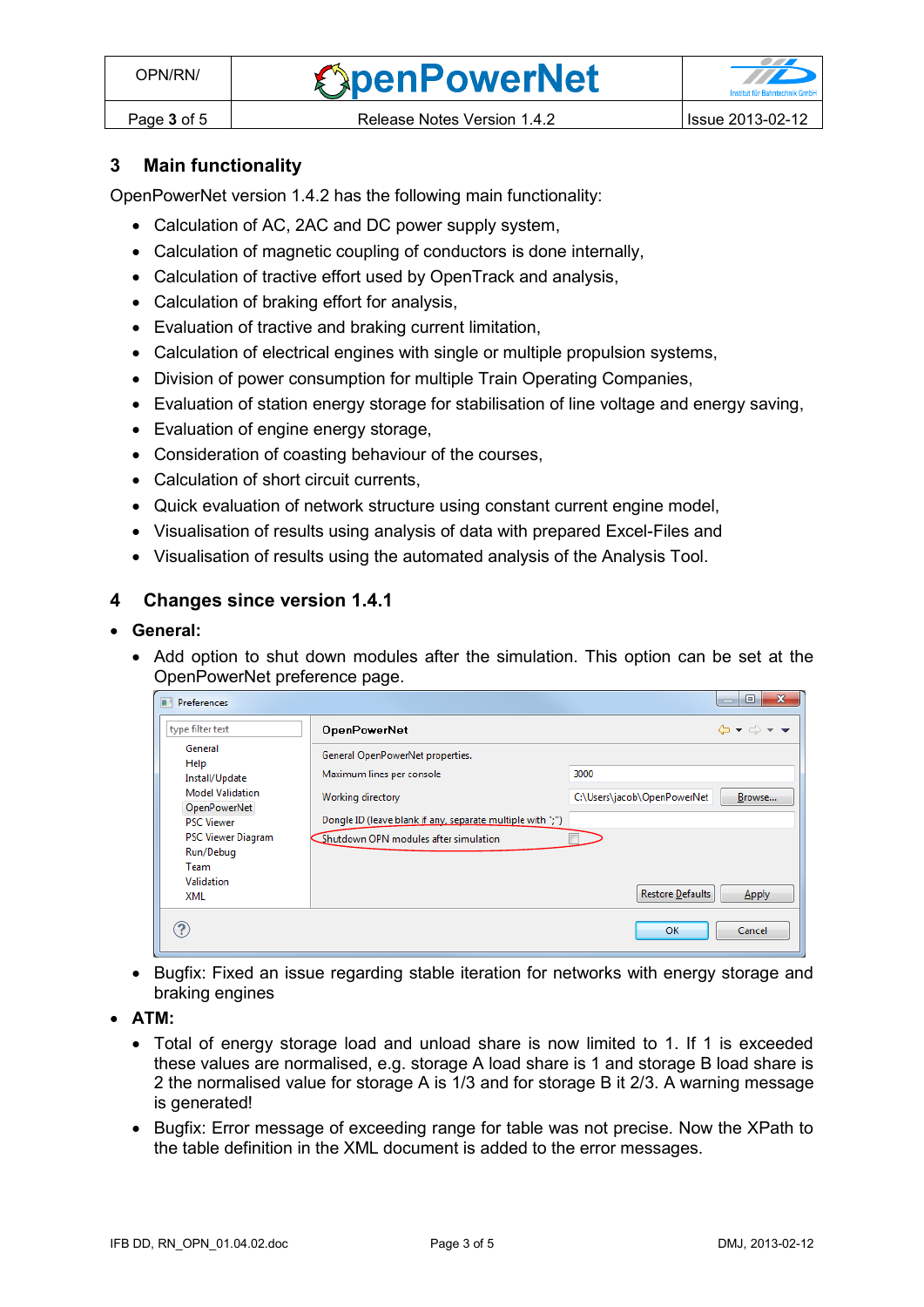- **PSC:**
	- In the Project-File the "Lines" XML element as child of "Network" is now optional.
	- The Earth node is now set after merging networks.
	- Bugfix: Evaluation of actual wire use was incorrect for booster transformer, fixed now.
	- Bugfix: Fixed an error while inserting an engine near a slice where the network model changed from two rails to one rail.

#### **PSC Viewer:**

- Improved layout, before sometimes slices have been displayed in wrong order.
- Bugfix: Correct a typo of the conductor temperature unit in the tool tip.

## **Excel Analysis:**

- Updating all files and adding the INFO sheet containing a description of each file.
- Bugfix: Prepared Excel files for "Current, I=f(s)" and "Current, I=f(t)" have been mixed up at the GUI menu.
- **Analysis Tool:**
	- Added Excel 2010 compatibility. To create output files with the correct paper size, the paper size now has to be set through control panel for "Microsoft XPS printer driver". Default is A4. The defaults can be modified in preset file/Settings/Excel.
	- Using fixed character set "Windows-1252" (west european) as the tool is not yet unicode compatible.
	- Setup: Use default DSN 'pscresults' if there is no valid DSN.
	- Energy overview: Complete makeover, now includes losses overview.
	- Charts for line: Improved performance for leakage current chart.
	- $\bullet$  Inline measurement: Unit  $\mu T$  should now work on systems with foreign character set, disabled selection in GUI.
	- Inline measurement: Fixed magnetic field video creation. MJPEG compression is now used, minimum frame rate is 5.
	- Bugfix: Pantograph voltage: Title for pantograph item was created using preset for conductor item.

## **5 Known restrictions**

OpenPowerNet is tested with OpenTrack version 1.7.0 (2013-01-14) and should only be used with this version.

OpenPowerNet is a single user application. It is not tested to use the same database for multiple users at the same time.

The Engine-File uses the RailML rollingstock schema version 1.03 with OpenPowerNet specific extensions and is therefore not 100% compatible with the mentioned version 1.03.

## **6 Version of corresponding documentation**

The following table lists the version of the documents related to OpenPowerNet 1.4.2.

| <b>Document</b>          | <b>Version</b> |
|--------------------------|----------------|
| Installation Instruction | 1.4.2          |
| User Manual              | .4.2           |